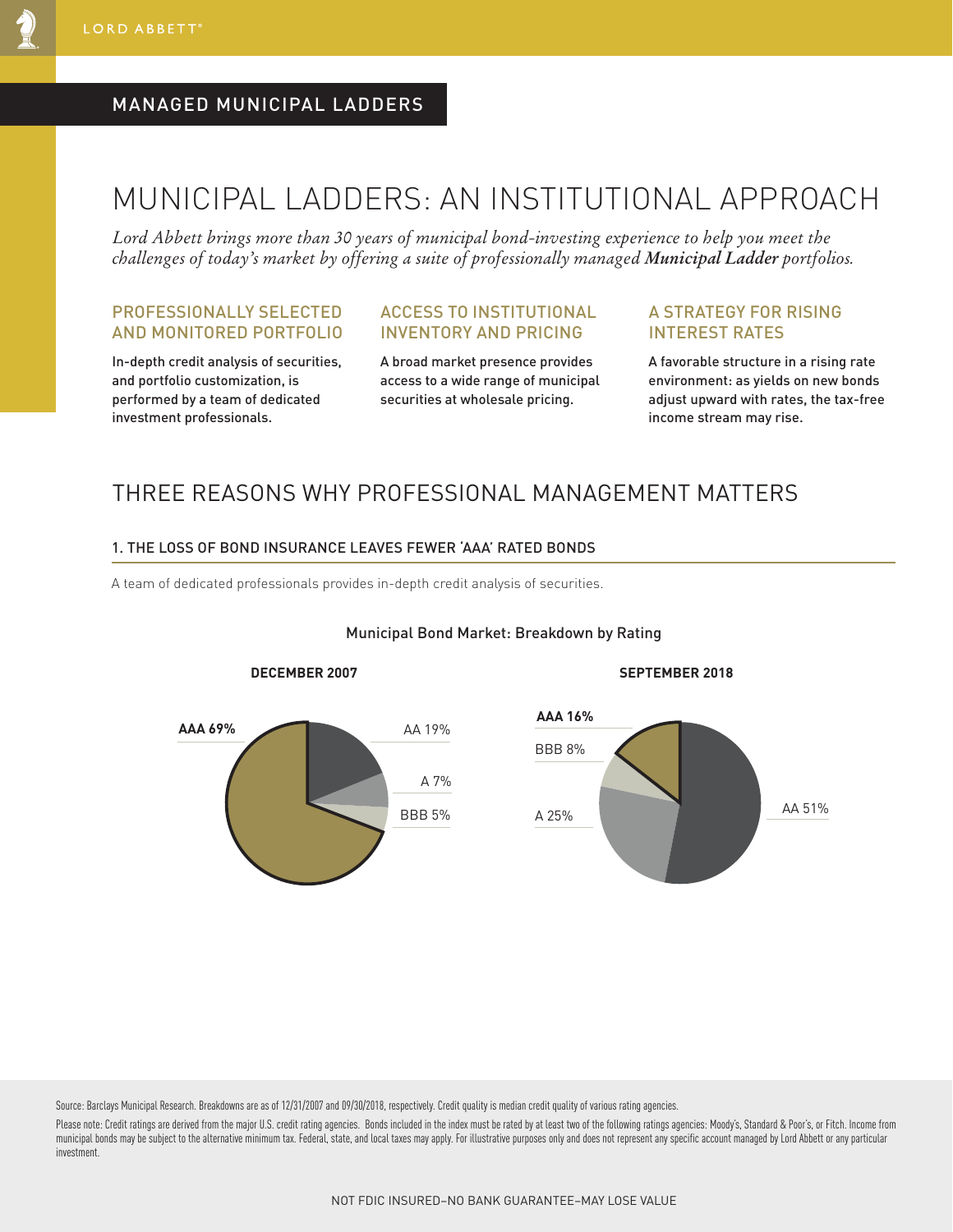#### 2. REDUCED DEALER INVENTORY HAS MADE BONDS SCARCE



We have a broad market presence that provides access to a wide range of municipal securities.

Source: Federal Reserve. Brokers and dealers, municipal debt outstanding, NSA. Most recent data released on 09/20/2018.



As a high-volume buyer, we can purchase municipal bonds at wholesale rather than retail prices.

Source: "Report on Secondary Market Trading in the Municipal Securities Market," MSRB, July 2014; data are the most recent available. Income from municipal bonds may be subject to the alternative minimum tax. Federal, state, and local taxes may apply.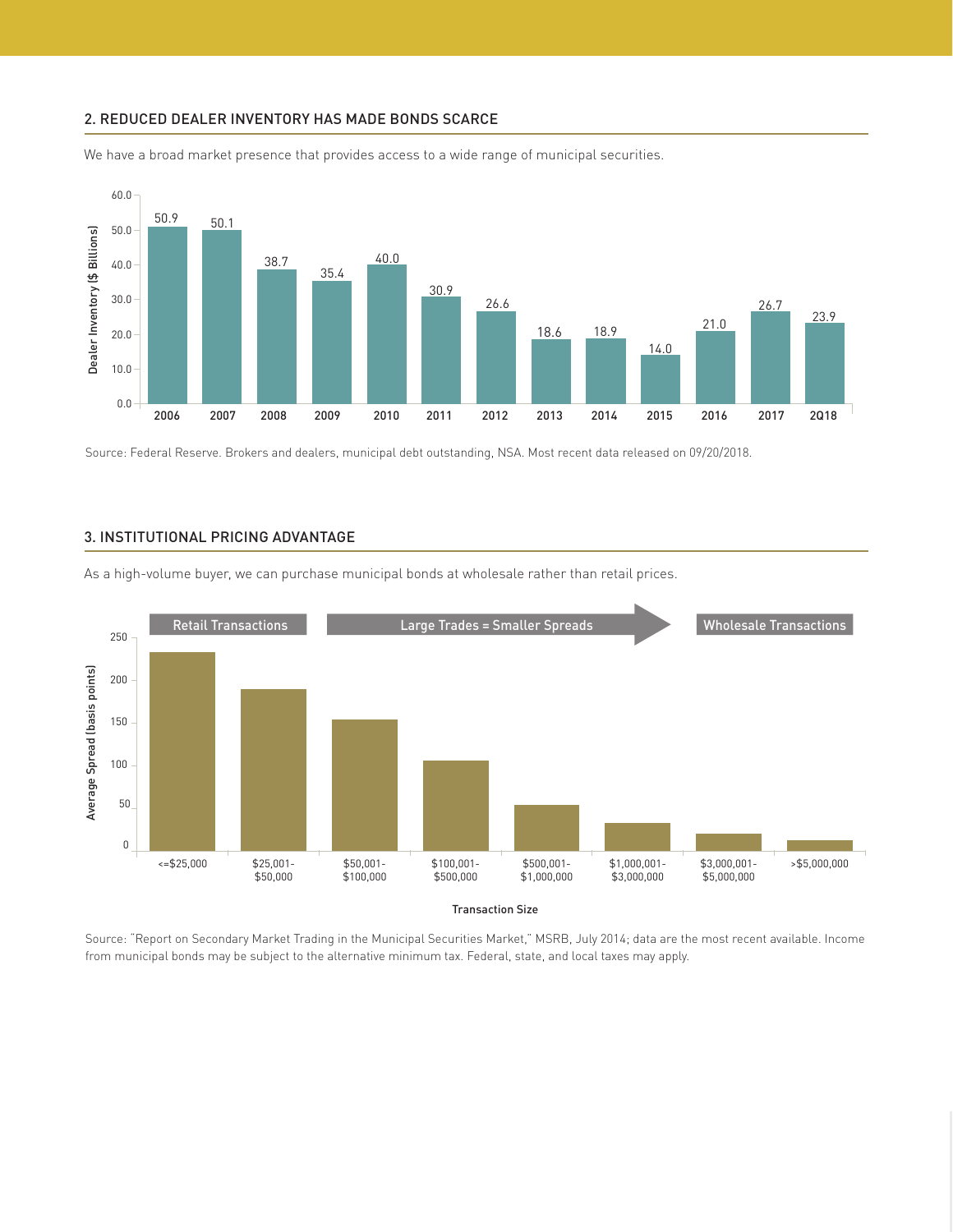## A STRATEGY FOR RISING RATES

#### MUNICIPAL LADDER ILLUSTRATION

While many bond investors fear rising interest rates, the example below illustrates how a Municipal Ladder portfolio may benefit from a rising interest-rate environment.



Source: Lord Abbett and Bloomberg. Bond yield data based on maturity-specific components of the Bloomberg Daily Generic Yield Curve on 'AA'-Rated General Obligation Municipal Bonds, as of 09/30/2018. This hypothetical example is for illustrative purposes only and does not represent any specific account managed by Lord Abbett or any particular investment.

## LORD ABBETT MANAGED MUNICIPAL LADDERS

#### HIGH-QUALITY,\* AMT-FREE PORTFOLIOS DEDICATED CLIENT SERVICE

#### CUSTOMIZED PORTFOLIO OPTIONS

- $\blacksquare$  National
- State Preference\*\*
- State Specific\*\*\*

Several maturity ranges are available upon request.

#### ACCESS TO PORTFOLIO SPECIALISTS AND OUR SMA CLIENT SERVICE TEAM TO:

- **n** Assist with the account opening process
- **Provide market updates**
- Perform client portfolio reviews

\*No individual issue is rated below A- at purchase.

\*\*National with State Preference indicates Lord Abbett will allocate to bonds issued by the selected state on a best efforts basis. Allocations will be dependent upon state issuance. For Managed Ladder portfolios, Lord Abb target 35-50% in the following states: AZ, CO, CT, FL, GA, IL, MD, MA, MI, MO, NJ, NC, OH, PA, TX, and VA. For accounts other than Managed Ladders, Lord Abbett will target up to 30% in the selected state, although certain issuance states may exceed 30%. For all New York and California portfolios, allocations may exceed 50%.

\*\*\* State Specific accounts are available for the following states: CA, MA, NY, TX and UT with Reciprocity. Massachusetts State Specific is not available for Managed Ladder portfolios. FL, GA, MA, NJ, OH, PA, and TX State accounts are available for Managed Ladders if Lord Abbett exercises the option to select from a full range of coupons. Cash flow from these portfolios may differ from that of other State Specific accounts. For questions re portfolio customization, please contact Lord Abbett at 1-888-522-2388 or smaclient@lordabbett.com.